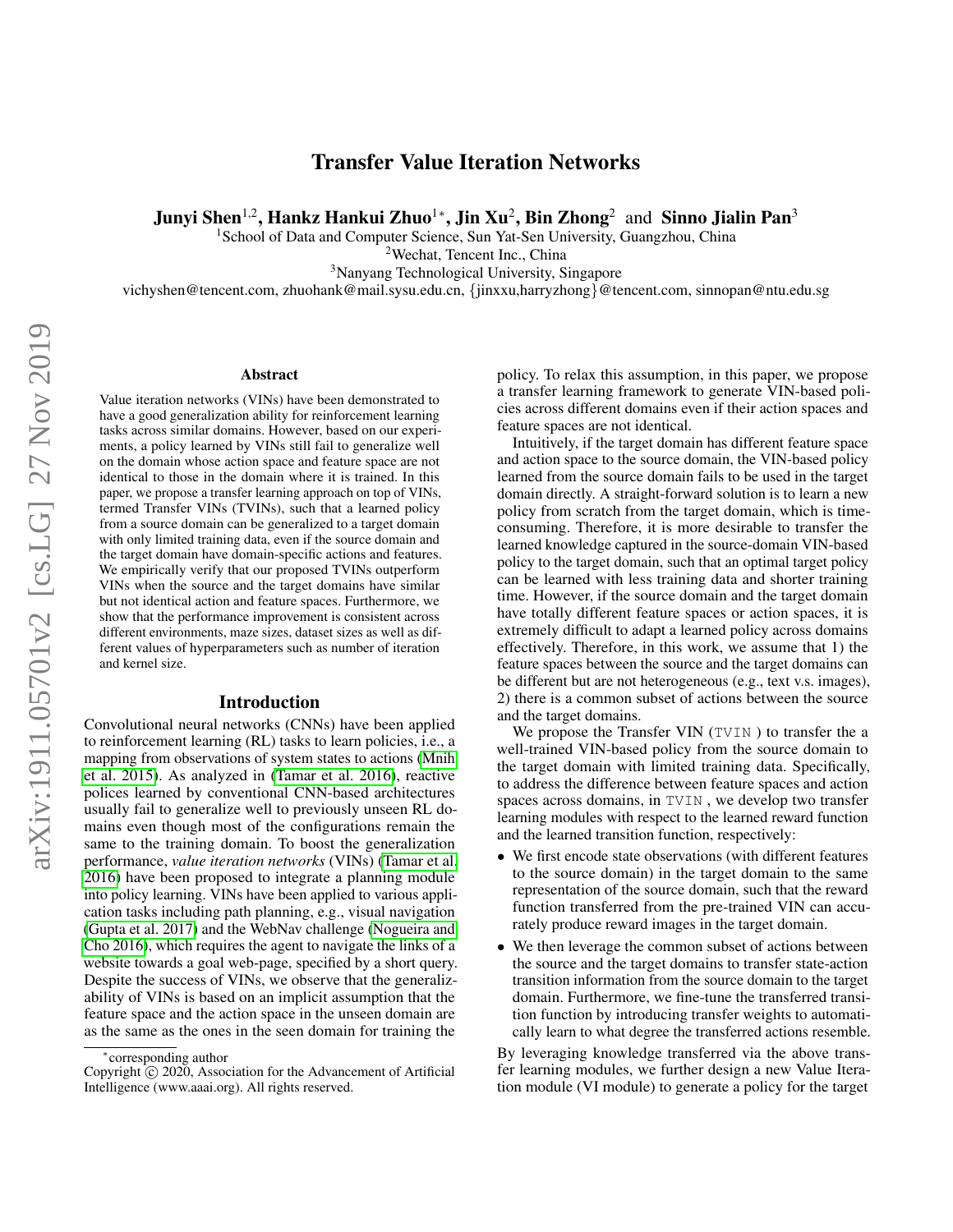

Figure 1: The Framework of a TVIN

domain. An optimal target-domain policy can be learned by back-propagating the gradient of loss through the whole TVIN in an end-to-end training manner.

To evaluate the effectiveness of our proposed TVIN , we conduct experiments to transfer knowledge between different 2D RL domains, including 2D mazes and Differential Drive [\(Lee et al.](#page-7-4) 2018). We evaluate the transfer performance of TVIN with varying environments, maze sizes, dataset sizes and hyperparameters, etc. Extensive experiments empirically show that our proposed TVIN is able to learn a target-domain policy significantly *faster* and reach a *higher* generalization performance, compared with the conventional VIN and another heuristic transfer learning method.

### Problem Definition

Let M denote the MDP of some domain, where an optimal policy  $\pi$  is expected to be learned. The states, actions, rewards, and transitions in M are denoted by  $s \in \mathcal{S}$ ,  $a \in \mathcal{A}$ ,  $R(s, a)$  and  $P(s'|s, a)$  respectively. Let  $\phi(s)$  denote an observation for state  $s$ .  $R$  and  $P$  are dependent on the observations as  $R = f_R(\phi(s))$  and  $P = f_P(\phi(s))$ . The functions  $f_R$  and  $f_P$  are learned jointly in the policy learning process. Given a pre-trained MDP in a source domain, we aim to transfer the learned knowledge including the learned reward function and transition function to the target domain, such that an optimal policy  $\pi(a|\phi(s); \theta)$  for the target domain can be learned. Here  $\theta$  denotes all the parameters of the TVIN.

### Transfer Value Iteration Networks

In this section, we introduce our proposed TVIN in detail. The overall framework of TVIN is depicted in Figure 1. We develop an encoder to map observations of states in the target domain to the feature representation as the same as the source domain, which is indicated as "part I" in the figure. We then transfer the Q-network with respect to *the common subset of actions* from the source domain to the target domain, which is indicated as "part II" in the figure. After that, we enrich the Q-network by learning states transition for domain-specific actions of the target domain from scratch. By combining the above two Q-networks, we design a new Value Iteration module (VI module) for the target domain, which is indicated

as "part III". The planning-integrated TVIN -based policy for the target domain can be trained in an end-to-end manner by back-propagating the gradient through the whole network.

### Pre-trained VIN

For TVIN , we suppose that a well-trained source-domain VIN model is given in advance. Basically, a key idea behind many reinforcement learning algorithms is to estimate the action-value function [\(Tsitsiklis and Roy 2002\)](#page-7-5), by using the Bellman equation as an iterative update,  $Q_{i+1}(s, a) =$  $\mathbb{E}_{s,a}[r + \gamma \max_{a'} Q_i(s', a') | s, a]$ . The value-iteration algorithm is a popular algorithm for calculating the optimal value function  $\hat{V}^*$  and deriving the correspondingly optimal policy  $\pi^*$ . In each iteration,  $V_{n+1}(s) = \max_a Q_n(s, a)$   $\forall s$ , where  $Q_n(s, a) = R(s, a) + \gamma \sum_{s'} P(s'|s, a) V_n(s')$ . The value function  $V_n$  converges to the optimal value function  $V^*$  when  $n \to \infty$ , from which an optimal policy is derived as  $\pi^*(s) = \arg \max_a Q_\infty(s, a)$ . In a VIN, a VI module implemented by a neural network is used to approximate the value iteration algorithm. Specifically, the VIN first produces a reward image R by  $f_R(\phi(s); \theta)$  and inputs R of dimensions  $l, m$ , and  $n$  to the VI module. The reward is then fed into a convolutional Q-layer of  $A$  channels followed by a linear activation function:  $Q_{a,i',j'} = \sum_{l,i,j} W^a_{l,i,j} R_{l,i'-i,j'-j}$ . Each channel in this layer corresponds to  $Q(s, a)$  for a particular action a. This layer is then max-pooled along the actions channel to produce the next-iteration value function layer, where  $V_{i,j} = \max_{a} (Q(a, i, j))$ . The next-iteration value function layer  $V$  is then stacked with the reward  $R$ , and fed back into the convolutional layer and max-pooling layer  $K$  times to perform  $K$  value iterations. By training the VIN end-to-end in the source domain, we obtain a source-domain VIN and its derived policy for knowledge transfer.

## TVIN Algorithm

The overall algorithm is presented in Algorithm 1. Given the pre-trained VIN in the source domain, the pre-trained reward function  $f_R$  is first transferred to produce reward images for the observation  $s$  in the target domain (i.e., Step 3). After that the state transition values on the common subset of actions,  $f_p^{pre}$ , is transferred to the target domain with a learnable weight associated with each action to measure the similarity degree between domains. And the state transition values on new domain-specific actions,  $f_p^{new}$ , are learned from scratch. All of these state transition values reconstruct a transition function in the target domain, which is further used to compute the Q-function in each iteration for the target domain (i.e., Steps 6 and 7). An attention vector is fed as an input to generate the target policy  $\pi_T$  (i.e., Step 11). Finally, the back-propagation algorithm is used to update the parameters of the whole network to learn an optimal targetdomain policy (i.e., Step 13). The implementation details of transferring the reward function and the transition function are described in the following sections.

**Reward function transferring** In the source VIN,  $f_R(s)$ maps observations of input states to reward images, and pass the reward images to the VI module. For example in the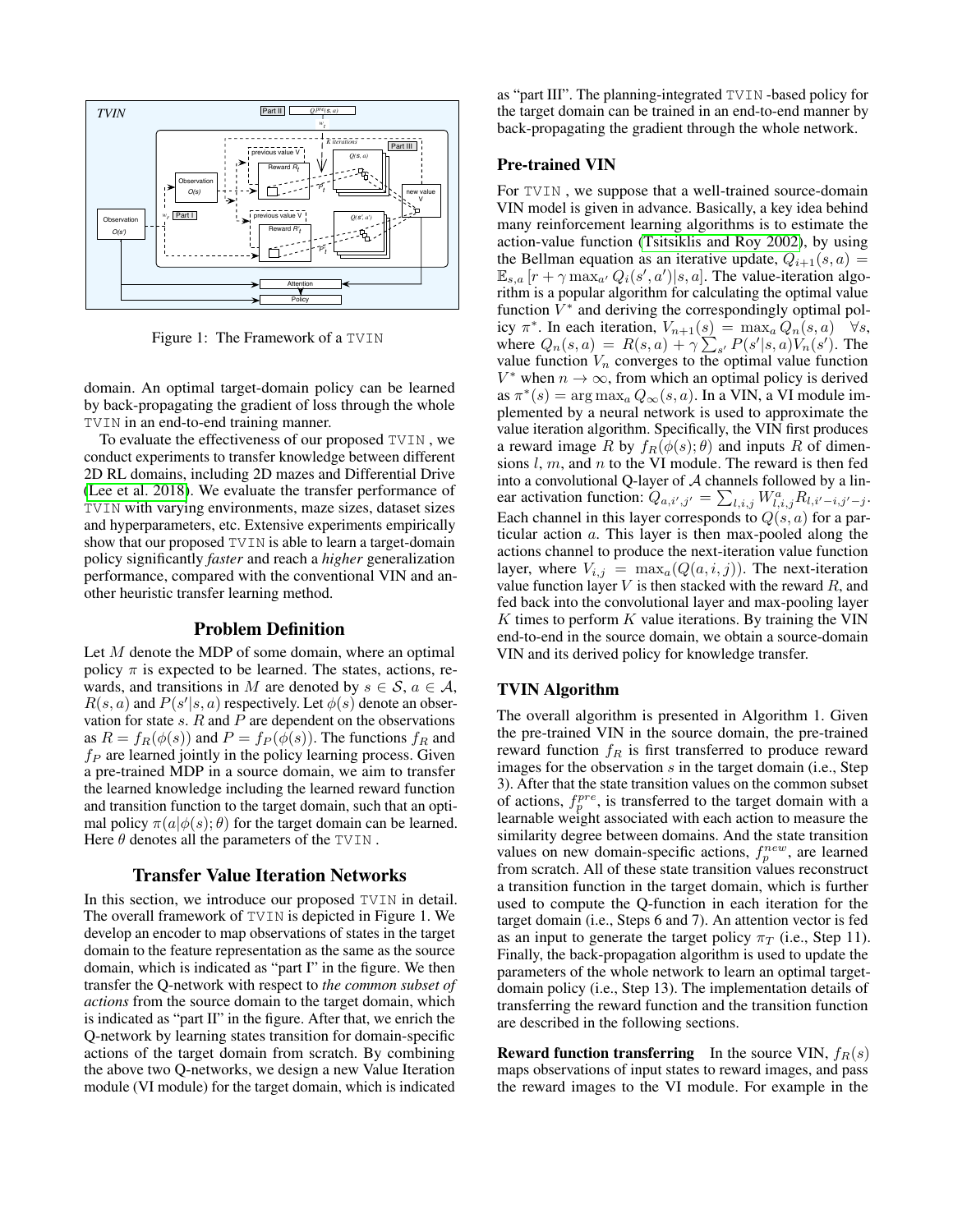#### Algorithm 1 Transfer Value Iteration Algorithm

- 1: Initialize value function  $V(s)$  with zeros
- 2: for epoch = 1,  $M$  do
- 3: Set reward  $R(s, a) = f_R(\phi(s), a; \theta)$
- 4: for  $n = 1$ , K do
- 5: Construct transition functions for each of the states:

6: 
$$
P(s'|s,a) = \begin{cases} f_P^{new}(\phi(s), a; \theta), & \text{if } a \in \mathcal{A}_{new} \\ \theta_t f_P^{pre}(\phi(s), a), & \text{if } a \in \mathcal{A}_{transfer}, \end{cases}
$$

7: 
$$
Q_n(s, a; \theta) = R(s, a) + \gamma \sum_{s'} P(s'|s, a) V_n(s')
$$
  
8:  $V_{n+1}(s; \theta) = \max_a Q_n(s, a; \theta)$ 

- 
- 9: end for

10: Construct optimal Q with  $Q^*(s, a) = R(s, a) +$  $\gamma \sum_{s'} P(s'|s,a) V^*(s')$ 

- 11: Add attention vector  $\psi(s; \theta)$  to the final policy  $\pi_T(a|\psi(s); \theta)$
- 12: Compute TVIN policy  $\pi_T(a|s;\theta)$  with  $\pi^*(s)$  =  $\arg \max_a Q^*(s, a)$
- 13: Update  $\theta$  by back-propagating the gradient according to  $(4)$
- 14: end for

gird-world domain [\(Tamar et al.](#page-7-1) 2016),  $f_R$  can map an observation to a high reward at the goal, and negative reward near an obstacle. If we directly adopt the pre-trained  $f_R$  from the source domain to the target domain, the reward function may be constrained to the task-specific features due to the diversity of pixel-level inputs. Therefore, for the target domain where the feature space is different from that of the source domain, we propose a feature mapping component to map states from different domains onto the same representation. Specifically, we encode the state observations in the target domain into the same representation as in the source domain by using an autoencoder [\(Zhuang et al.](#page-7-6) 2015). In this way, the reward function transferred from the pre-trained VIN is able to accurately produce a reward image for the target domain before being passed to the new VI module. In particular, we reuse the learned parameters of pre-trained reward function in source domain, and retrain an additional fully-connected layer acting as the feature encoder to output a shared representation for the input states s in the target domain. This feature encoder is trained in an end-to-end manner with the whole TVIN . The new reward function is denoted by  $R(s, a) = f_R(s, a; \theta)$ , where  $\theta$  denotes all the parameters of the whole TVIN .

Transition function transferring To transfer the transition function across domains, we design a new VI module, which performs value iteration by approximating the Bellman-update through a CNN in the target domain. Specifically, the CNN used in the VI module is comprised of stacked convolution and max-pooling layers. The input to each convolution layer is a 3-dimensional signal  $X$ , typically, an image with l channels and  $m \times n$  pixels. Its output h is a  $l'$ -channel convolution of the image with different kernels:  $h_{l',i',j'} = \sigma\Bigl(\sum_{l,i,j} W^{l'}_{l,i,j} X_{l,i'-i,j'-j}\Bigr)$ , where  $\sigma$  is an activation function. A max-pooling layer then down-samples

the image by selecting the maximum value among some dimension. In this sense, each iteration in our new VI module can be approximately regarded as passing the reward  $R$  as well as the previous value function  $V_n$  through a convolution layer and max-pooling layer. As mentioned in [\(Tamar et al.](#page-7-1) [2016\)](#page-7-1), each channel in the convolution layer corresponds to the Q-function for a specific action, and convolution kernel weights correspond to the discounted transition probabilities. Thus, we leverage the state transition values regarding the common subset of actions from the pre-trained model as a bridge of transition functions between the source domain and the target domain. At the high level, the new VI module divides the channels in the convolution layer into two parts: one corresponds to the Q-function for the common subset of actions and the other is for the new actions in the target domain.

For common actions between domains, some of them perform more similarly on both domains, while others may perform less similarly. To model the degree of similarity of actions between domains, we propose to add a learnable weight  $\theta_t$  for each common action. The finetuned transition function in the target domain is defined by  $P(s'|s, a) = \theta_t f_P^{pre}(\phi(s), a)$ , if  $a \in \mathcal{A}_{transfer}$ , and  $P(s'|s, a) = p^{new}_{t}(\phi(s), a)$ , if  $a \in \mathcal{A}_{new}$ , where  $\mathcal{A}_{transfer}$  and  $P(s'|s, a) = f^{new}_{p}(\phi(s), a)$ , if  $a \in \mathcal{A}_{new}$ , where  $\mathcal{A}_{transfer}$ is the common subset of actions,  $f_P^{pre}$  is adopted from the pre-trained transition function,  $\mathcal{A}_{new}$  is the subset of domain-specific actions in the target domain, and  $f_P^{new}$  is learned from scratch with target domain data. When backpropagating the gradient through the TVIN in the target domain, we fix  $f_P^{pre}$  and only learn  $\theta_t$  and  $f_P^{new}$ . To sum up, convolution kernel weights corresponding to the discounted transition probabilities in TVIN are computed based on two different cases:

$$
W^{a} = \begin{cases} \theta_{t} W_{pre}^{a} & a \in \mathcal{A}_{transfer}; \\ W_{new}^{a} & a \in \mathcal{A}_{new}, \end{cases}
$$
 (1)

where  $W_{pre}^a$  stands for the pre-trained convolution kernel parameters corresponding to the discounted transition probabilities for the transferred (common) actions,  $\theta_t$  stands for the transfer weight, and  $W_{new}^a$  stands for the new convolution kernel parameters corresponding to the discounted transition probabilities for new actions in target domain. The value function  $V$  is stacked with the reward  $R$ , and they are fed back into the convolutional layer, where each channel corresponds to the Q-function for a specific action. The convolution operation in new VI module is formulated as

$$
Q_{a,i',j'} = \sum_{l,i,j} W_{l,i,j}^a R_{l,i'-i,j'-j} + \sum_{i,j} W_{l+1,i,j}^a V_{i'-i,j'-j},
$$
\n(2)

where i, j stand for the input state  $s = (i, j)$ , R is the reward and  $V$  is the value function in each iteration. These convolutional channels in both two parts are then max-pooled along all channels to produce the next-iteration value function layer V with  $V_{n+1}(s;\theta) = \max_a Q_n(s,a;\theta)$ . Performing value iteration for  $K$  times in this form, the new VI module outputs the approximate optimal value function  $V^* = V_K$ . The value iteration module in  $TVIN$  has an effective depth of  $K$ , which is larger than the depth of the well-known Deep Q-Network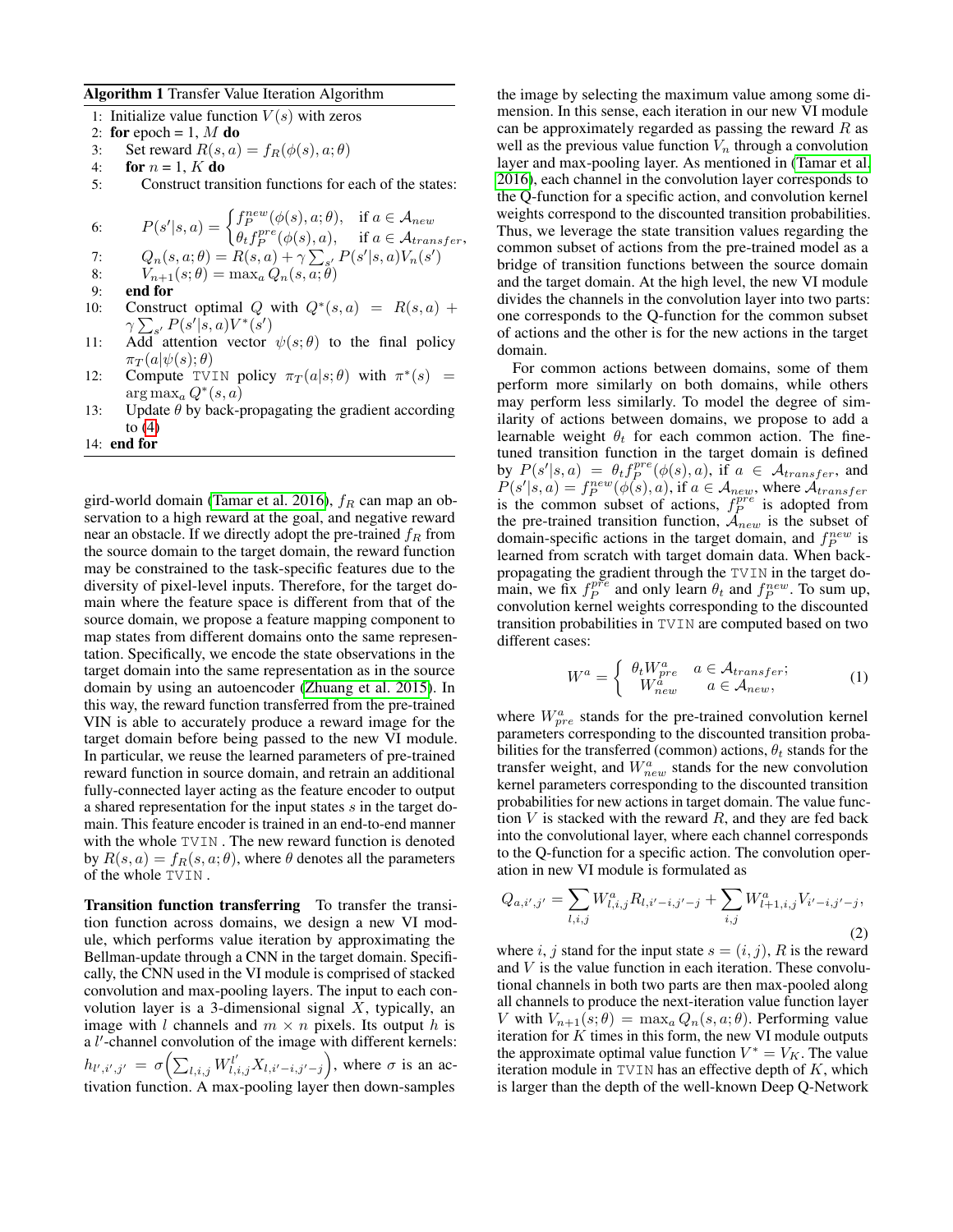[\(Mnih et al.](#page-7-0) 2015). To reduce parameters for training process, we share the weights in the  $K$  recurrent layers in the TVIN.

After learning the internal transfer VI module which is independent to observations, we generate a policy for the input state s according to  $\pi^*(s)$  =  $\arg \max_a \frac{R(s, a)}{1 + \gamma \sum_{s'} P(s'|s, a)V^*(s')$ . Note that the transition  $\sum_{s'} P(s'|s, a)\vec{V}^*(s')$  only depends on a subset of the optimal value function  $V^*$ , if the states have a topology with local transition dynamics such as the grid-world application. Thus, we suppose that a local subset of  $s$  is sufficient for extracting information about the optimal TVIN plan.

Motivated by the wide use of attention mechanism [\(Xu](#page-7-7) et al. [2015\)](#page-7-7) to improve learning performance by reducing the effective number of network parameters during training, in TVIN , we introduce an attention moduel to select the value of the current state after  $K$  iterations of value iteration. Intuitively, for a given label prediction (action), only a subset of the input features (value function) is relevant. The attention module can be represented by a parameterized function to output an attention modulated vector  $\psi(s; \theta)$  for the input state s. And this vector is added as additional features to the TVIN to generate the final policy  $\pi_T(\psi(s); \theta)$ . By back-propagating through the whole network in an endto-end manner, we update the joint parameters  $\theta$  and learn the planning-based TVIN policy for the target domain.

### Updating Parameters

By specifying the forms of the reward function  $f_R$ , the transition function  $f_P$ , and the attention function, and denoting the parameters of the whole TVIN by  $\theta$ , we define the policy objective over the TVIN as the cross-entropy loss function between the expert policy and the current policy derived by TVIN . The TVIN can be trained by minimizing the loss function  $\mathcal{L}(\theta)$ ,

$$
\mathcal{L}(\theta) = \sum_{a \in \mathcal{A}} \pi_E(a|s) \log \pi_T(a|s; \theta), \tag{3}
$$

where  $\pi_T(a|s; \theta)$  is the TVIN policy parameterized by  $\theta$ , and  $\pi_E(a|s)$  is the expert policy for training data. To acquire training data, we can sample the expert to generate the trajectories used in the loss. In contrast to the deep reinforcement learning objective [\(Mnih et al.](#page-7-0) 2015) which recursively relies on itself as a target value, we use imitation learning (IL) [\(Giusti](#page-7-8) et al. [2016\)](#page-7-8), which uses a stable training signal generated by an expert to guide the transfer network. Learning the TVIN policy then becomes an instance of supervised learning.

We consider the updates that optimize the policy parameter  $\theta$  of the state representation, the reward function, and the new VI model. We update the  $\theta$  towards the expert outcome. The gradient of the loss function with respect to the weights can be computed via

<span id="page-3-0"></span>
$$
\nabla_{\theta} \mathcal{L}(\theta) = \sum_{a \in \mathcal{A}} \frac{\pi_E(a|s)}{\pi_T(a|s;\theta)} \nabla_{\theta} \pi_T(a|s;\theta). \tag{4}
$$

We use the above gradient to update parameters by stochastic gradient descent (SGD) [\(Boyd and Vandenberghe 2004\)](#page-7-9). In summary, the joint parameters  $\theta$  of are updated to make the planning-integrated TVIN -based policy  $\pi_T$  more close to the expert policy  $\pi_E$ .

## Experiments

### Datasets and Criteria

**Dataset** The RL task domains for our experiments are synthetic 2D maps with randomly placed obstacles, in which observations include positions of agents, goal positions and the map configurations. Specifically, we use three different 2D environments similar to the GPPN experiments in [\(Lee et al.](#page-7-4) 2018) : the NEWS, the Moore and the Differential Drive. In NEWS, the agent can move {East, West, North, South}; in Differential Drive, the agent can move forward along its current orientation, or turn left/right by 90 degrees. The action space is {Move forward, Turn left, Turn right}; in Moore, the agent can move to any of the eight cells in its neighborhood. The action space of Moore is {East, West, North, South, Northeast, Northwest, Southeast, Southwest}. When considering knowledge transfer in the following experiments, we give the pairs of possible similar actions between different domains. Between NEWS and Differential Drive, the similar pairs are {(North, Move forward), (East, Turn left), (West, Turn right)}. Between NEWS and Moore, the similar pairs are {(East, East), (West, West), (North, North), (South, South)}.

In the experiments on the above three domains, the state vectors given as input to the models consist of the maps and the goal location. In NEWS and Moore, the target is an x-y coordinate. Similar to the experimental setup in [\(Tamar et al.](#page-7-1) [2016\)](#page-7-1), we produce a  $(2 \times m \times m)$ -sized observation image for each state  $s = (i, j)$  in each trajectory, where m is the maze size. The first channel of the image encodes the obstacle configuration (1 for obstacle, 0 otherwise), while the second channel encodes the goal position (1 at the goal, 0 otherwise). The full state observation vector consists of the observation image and the state  $s = (i, j)$ . While in Differential Drive, the goal location contains an orientation along with the x-y coordinate. Consequently, the dimension of the goal map given as input to the models is  $4 * m * m$  in Differential Drive. In addition, for each state, we produce a ground-truth label encoding the action that an optimal shortest-path policy would take in that state. Experimentally, our ground-truth label is created with a maze generation process that uses depth-first search with the recursive back-tracker algorithm [\(Cormen et al. 2009\)](#page-7-10).

Criteria In the following experiments, we empirically compare TVIN and VIN using two metrics referred to [\(Lee et al.](#page-7-4) [2018\)](#page-7-4) : %Optimal (%Opt) is the percentage of states whose predicted paths under the policy estimated by the model has optimal length. %Opt is denoted by:

$$
\%Opt = \frac{Num(a_i = a_i^*)}{S_{test}},
$$

where  $S_{test}$  represents the total number of states in test set,  $a_i^*$ represents the optimal action for state  $s_i$ , and  $a_i$  is the action prediction generated by models for  $s_i$ . The second metric %Success (%Suc) is the percentage of states whose predicted paths under the policy estimated by the model reach the goal state. A trajectory is said to succeed if it reached the goal without hitting obstacles. Let  $N_{test}$  denote the total number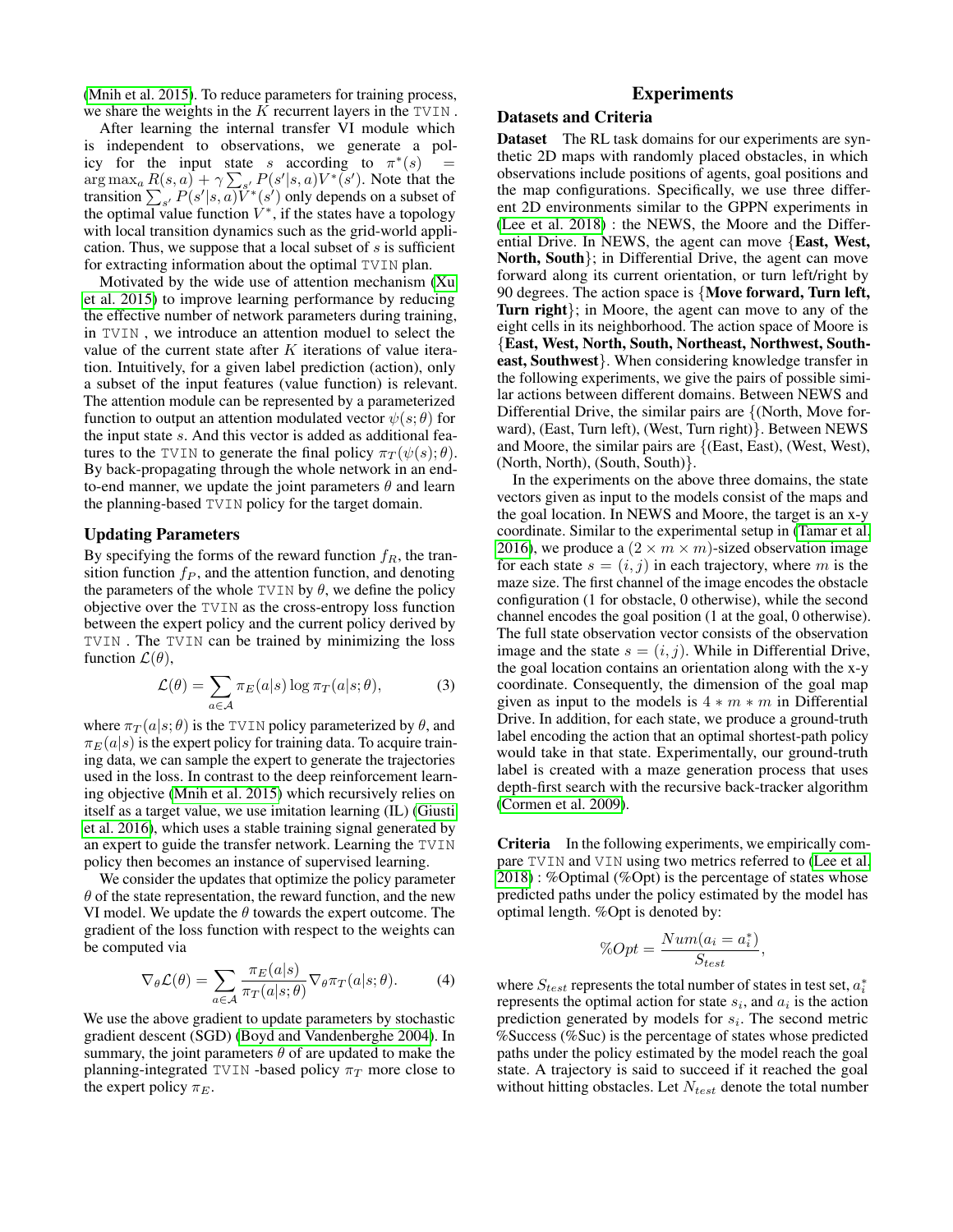|        | Source      |                 | NEWS-9                       |              |                                                 | <b>NEWS-15</b> |                                    | <b>NEWS-28</b> |              |               |  |
|--------|-------------|-----------------|------------------------------|--------------|-------------------------------------------------|----------------|------------------------------------|----------------|--------------|---------------|--|
| Target |             | Moore-9         | Moore-15                     | Moore-28     | Moore-9                                         | Moore-15       | Moore-28                           | Moore-9        | Moore-15     | Moore-28      |  |
| N      | Model       | $%$ Opt $%$ Suc | %Opt %Suc<br>$%$ Opt $%$ Suc |              | $\%$ Opt $\overline{\%}$ Suc<br>$%$ Opt $%$ Suc |                | % $\%$ Opt %Suc<br>$%$ Opt $%$ Suc |                | %Opt %Suc    | %Opt %Suc     |  |
| 1k     | VIN         | 87.<br>84.2     | 81.7<br>77.3                 | 65.8<br>56.2 | 87.7<br>84.2                                    | 81.7<br>77.3   | 65.8<br>56.2                       | 87.7<br>84.2   | 81.7<br>77.3 | 56.2<br>65.8  |  |
| 1k     | <b>TVIN</b> | 94.2<br>89.8    | 88.3<br>91.0                 | 74.7<br>66.7 | 96.6<br>94.6                                    | 92.8<br>90.1   | 75.3<br>66.1                       | 95.8<br>94.3   | 86.4<br>89.1 | 62.1<br>-71.1 |  |
| 5k     | VIN         | 92.5<br>90.5    | 88.7<br>86.7                 | 72.9<br>64.3 | 92.5<br>90.5                                    | 88.7<br>86.7   | 72.9<br>64.3                       | 90.5<br>92.5   | 88.7<br>86.7 | 64.3<br>72.9  |  |
| 5k     | TVIN        | 98.0<br>97.0    | 93.8<br>94.9                 | 86.3<br>80.4 | 97.2<br>97.1                                    | 95.2<br>96.0   | 73.4<br>84.3                       | 98.2<br>97.8   | 91.1<br>92.6 | 76.2<br>84.3  |  |
| 10k    | VIN         | 88.0<br>86.2    | 92.3<br>91.1                 | 68.0<br>60.8 | 88.0<br>86.2                                    | 92.3<br>91.1   | 68.0<br>60.8                       | 88.0<br>86.2   | 91.1<br>92.3 | 60.8<br>68.0  |  |
| 10k    | TVIN        | 97.8<br>97.6    | 96.2<br>95.4                 | 88.3<br>83.1 | 97.5<br>97.4                                    | 96.7<br>96.2   | 87.8<br>91.8                       | 96.8<br>96.6   | 93.7<br>92.5 | 78.7<br>84.0  |  |

Table 1: Transfer from NEWS to Moore with varying dataset sizes N and maze sizes M.

| Moore-9<br>Source |       |                          |                        |         | Moore-15                     |      |                          |      | Moore-28               |         |      |           |      |                |      |                |      |      |      |
|-------------------|-------|--------------------------|------------------------|---------|------------------------------|------|--------------------------|------|------------------------|---------|------|-----------|------|----------------|------|----------------|------|------|------|
| Target            |       | NEWS-9<br><b>NEWS-15</b> |                        | NEWS-28 |                              |      | NEWS-9<br><b>NEWS-15</b> |      |                        | NEWS-28 |      | NEWS-9    |      | <b>NEWS-15</b> |      | <b>NEWS-28</b> |      |      |      |
| N                 | Model |                          | %Opt %Suc<br>%Opt %Suc |         | %Opt %Suc<br>$%$ Opt $%$ Suc |      | %Opt %Suc<br>%Opt %Suc   |      | %Opt %Suc<br>%Opt %Suc |         |      | %Opt %Suc |      |                |      |                |      |      |      |
| 1k                | VIN   | 77.8                     | 81.0                   | 69.3    | 71.1                         | 45.6 | 51.9                     | 77.8 | 81.0                   | 69.3    | 71.1 | 45.6      | 51.9 | 77.8           | 81.0 | 69.3           |      | 45.6 | 51.9 |
| 1k                | TVIN  | 94.7                     | 94.8                   | 85.5    | 86.8                         | 69.1 | 71.6                     | 94.8 | 94.9                   | 96.3    | 96.4 | 89.2      | 89.4 | 82.0           | 84.0 | 73.1           | 75.0 | 64.0 | 67.7 |
| 5k                | VIN   | 79.8                     | 81.9                   | 70.7    | 73.5                         | 57.8 | 60.9                     | 79.8 | 81.9                   | 70.7    | 73.5 | 57.8      | 60.9 | 79.8           | 81.9 | 70.7           | 73.5 | 57.8 | 60.9 |
| 5k                | "VIN  | 95.0                     | 95.0                   | 88.6    | 89.4                         | 75.1 | 77.8                     | 97.1 | 97.1                   | 96.5    | 96.6 | 93.0      | 93.1 | 85.1           | 86.7 | 77.3           | 80.3 | 65.1 | 68.1 |
| 10k               | VIN   | 87.1                     | 88.4                   | 88.1    | 88.4                         | 58.4 | 61.5                     | 87.1 | 88.4                   | 88.1    | 88.4 | 58.4      | 61.5 | 87.1           | 88.4 | 88.1           | 88.4 | 58.4 | 61.5 |
| 10k               | TVIN  | 96.6                     | 96.6                   | 89.3    | 90.0                         | 80.1 | 82.2                     | 97.4 | 97.4                   | 97.0    | 96.9 | 94.4      | 94.5 | 91.7           | 92.5 | 88.7           | 89.6 | 68.4 | 72.9 |

Table 2: Transfer from Moore to NEWS with varying dataset sizes N and maze sizes M.



Figure 2: Training process on Moore-15 with 1k training data transferred from NEWS-9 compared with VIN. Left: domains of 30% obstacles. Right: domains of 50% obstacles.

of test trajectories,  $T_{goal}$  represents the goal state of trajectory  $T$  and  $T_{end}$  represents the end state of the trajectory predicted by the models. Then %Suc can be denoted by:

$$
\%Suc = \frac{Num(\mathcal{T}_{end} = \mathcal{T}_{goal})}{N_{test}}.
$$

### Experimental Results

Our experiments attempt to transfer policies between 2D domains with different environments and maze sizes. We evaluate our TVIN approach in the following aspects:

- 1. We first evaluate TVIN between different domains, including transfer from NEWS to Moore, transfer from Moore to NEWS and transfer from Differential Drive to NEWS. Additionally we vary the maze sizes in each domains, dataset sizes in the target domains, etc., to see the performance of TVIN when only limited training data is available.
- 2. We then evaluate TVIN approach on hyperparameter sensitivity, including the iteration count  $K$  and the kernel size



Figure 3: Prediction accuracy on Moore-15 with varying training data transferred from NEWS-9 compared with VIN. Left: domains of 30% obstacles. Right: domains of 50% obstacles.

F. Experiments show that TVIN can indeed perform better than single VIN and does not rely on the setting of these hyperparameters.

3. We finally evaluate TVIN by varying the amount of pretrained knowledge transferred from the source domain, which is characterized by the number of transferable actions between source and target domains. We aim to see the impact of the amount of transferred knowledge.

In 2D domains, an optimal policy can be calculated by exact value iteration algorithm. And the pre-trained VIN represented by a neural network has been proved to learn planning results. However, for these different tasks of similar complexity and sharing similar actions, TVIN can greatly accelerate training process as well as improving the performance of training by leveraging learned knowledge and by reducing the learning expense of parameters.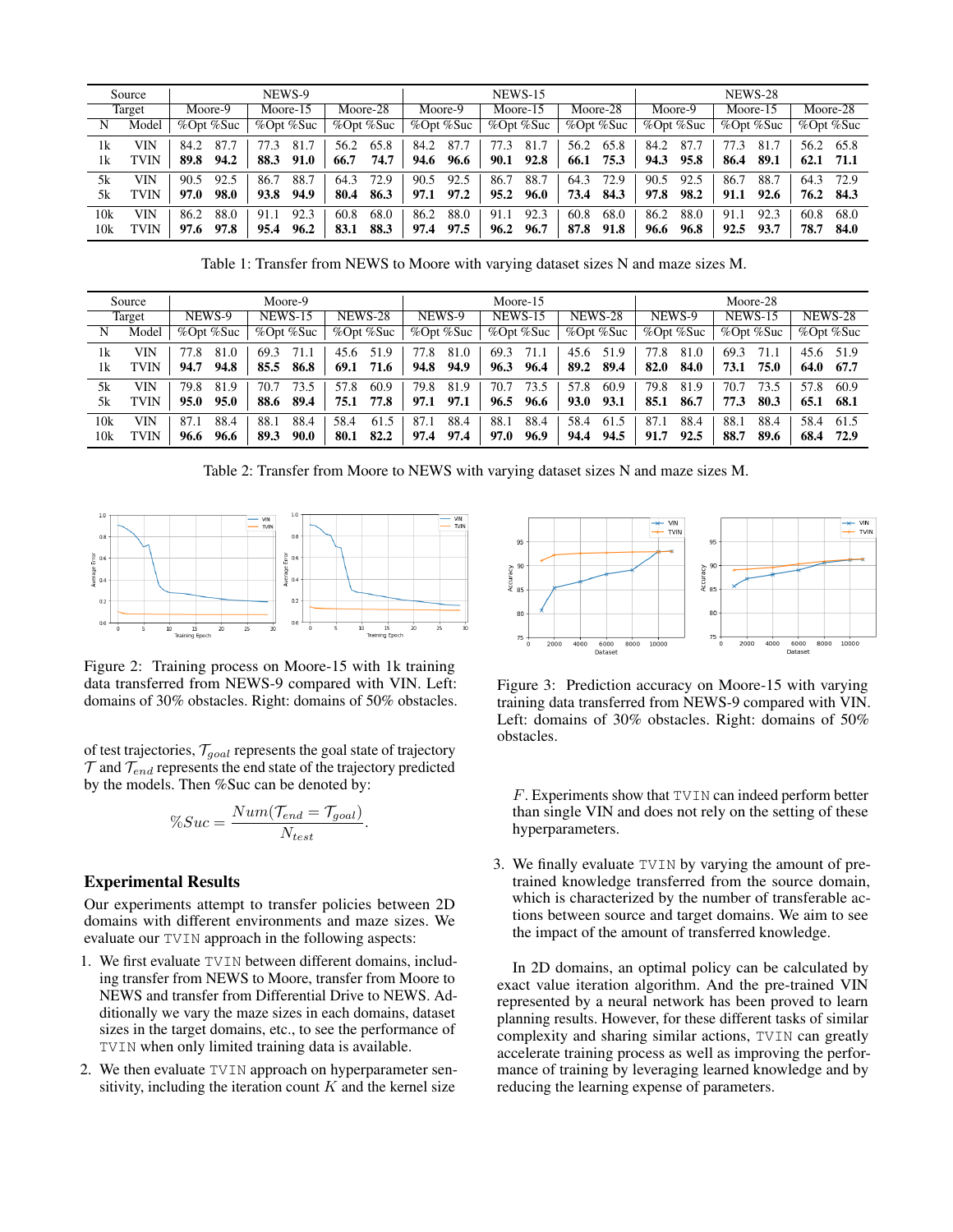|        | Source |                          | Drive-9      |                          |              | Drive-15                        |              | Drive-28               |                |                |  |
|--------|--------|--------------------------|--------------|--------------------------|--------------|---------------------------------|--------------|------------------------|----------------|----------------|--|
| Target |        | NEWS-9<br><b>NEWS-15</b> |              | <b>NEWS-28</b><br>NEWS-9 |              | <b>NEWS-15</b>                  | NEWS-28      | NEWS-9                 | <b>NEWS-15</b> | <b>NEWS-28</b> |  |
| N      | Model  | %Opt %Suc<br>%Opt %Suc   |              | %Opt %Suc                | %Opt %Suc    | $%$ Opt %Suc<br>% $\%$ Opt %Suc |              | %Opt %Suc<br>%Opt %Suc |                | %Opt %Suc      |  |
| 1k     | VIN    | 81.0<br>77.8             | 71.1<br>69.3 | 51.9<br>45.6             | 77.8<br>81.0 | 69.3<br>71.1                    | 51.9<br>45.6 | 81.0<br>77.8           | 69.3<br>71.1   | 45.6<br>51.9   |  |
| 1k     | TVIN   | 88.1<br>86.7             | 72.2<br>70.2 | 52.6<br>49.2             | 81.4<br>80.0 | 84.6<br>83.4                    | 63.9<br>68.7 | 78.3<br>81.3           | 72.8<br>74.8   | 57.5 59.8      |  |
| 5k     | VIN    | 79.8<br>81.9             | 73.5<br>70.7 | 57.8<br>60.9             | 79.8<br>81.9 | 70.7<br>73.5                    | 57.8<br>60.9 | 79.8<br>81.9           | 70.7<br>73.5   | 57.8<br>60.9   |  |
| 5k     | TVIN   | 88.8<br>88.0             | 83.7<br>86.0 | 84.9<br>84.1             | 86.8<br>86.0 | 93.6<br>93.4                    | 91.9<br>92.1 | 81.9<br>84.4           | 85.2<br>85.1   | 78.8<br>-80.5  |  |
| 10k    | VIN    | 88.4<br>87.1             | 88.4<br>88.1 | 58.4<br>61.5             | 88.4<br>87.1 | 88.4<br>88.1                    | 58.4<br>61.5 | 88.4<br>87.1           | 88.1<br>88.4   | 58.4<br>61.5   |  |
| 10k    | TVIN   | 93.3<br>92.8             | 93.1<br>92.9 | 91.5<br>91.2             | 90.9<br>91.7 | 94.3<br>94.2                    | 93.4<br>93.3 | 90.7<br>89.5           | 95.5<br>95.5   | 92.5 92.5      |  |

Table 3: Transfer from Drive to NEWS with varying dataset sizes N and maze sizes M.

Accuracy w.r.t. domains Based on these guidelines, we evaluate several instances of knowledge transfer, i.e., from NEWS to Moore, from Moore to NEWS and from Differential Drive to NEWS. For each transfer, we compare TVIN policy to the VIN reactive policy. Additionally we vary the maze sizes in each domains and dataset sizes in the target domains. Note that,  $K$  is required to be chosen in proportion to the maze size. In the implementation, we refer to [\(Lee et al.](#page-7-4)  $2018$ ) and set the default recurrence K relative to the maze sizes:  $K = 20$  for  $9 \times 9$  mazes,  $K = 30$  for  $15 \times 15$  mazes and  $K = 56$  for  $28 \times 28$  mazes. Results are respectively reported in Table 1, Table 2, and Table 3, showing that our transfer learning approach TVIN provides a definite increase in accuracy when we have limited data in the target domain. Even compared to the standard reactive networks DQN of the success rate 74.2% on Moore-28 with full dataset which is shown in [\(Tamar et al.](#page-7-1) 2016), TVIN can reach the success rate of 84.3% (Table 1), outperforming DQN only with 5k training data in the same case. Additionally, training process of the TVIN and VIN on 1k training data of Moore-15 is depicted in Figure 2. It also shows that knowledge transfer by TVIN speeds up learning process and reaches a higher generalization.

Accuracy w.r.t. transfer methods As shown in Table 4, we make comparison with a simple transfer method denoted by  $VIN_i$ .  $VIN_i$  is a heuristic transfer method [\(Parisotto, Ba,](#page-7-11) [and Salakhutdinov 2016\)](#page-7-11) by directly leveraging pre-trained weights of  $f_R$  and part of  $f_p$  (with respect to similar actions) as the initialization for training in the target domain. Taking the experiments between NEWS-15 to MOORE for example, the results show that heuristic transfer by  $VIN_i$  give useful pre-trained information, compared to training from scratch. Moreover, the TVIN policy learned in target domain performs much better than heuristic transfer  $VIN_i$ , which shows that our transfer strategies are effective and applicable.

Accuracy w.r.t. planning complexity The complexity of planning in the 2-D maze domains generally depends on the number of obstacles and their distribution on the grid map. We thus synthesize domains based on different number of obstacles and different size of the grid map. In this experiments, We compare two complexity, which are 30 percent and 50 percent. It means 30 percent or 50 percent of the map is randomly placed with obstacles. Although we evaluate our

|     | Source      | <b>NEWS-15</b> |         |      |           |           |      |  |  |  |
|-----|-------------|----------------|---------|------|-----------|-----------|------|--|--|--|
|     | Target      |                | Moore-9 |      | Moore-15  | Moore-28  |      |  |  |  |
| N   | Model       | %Opt %Suc      |         |      | %Opt %Suc | %Opt %Suc |      |  |  |  |
| 1k  | VIN         | 84.2           | 87.7    | 77.3 | 81.7      | 56.2      | 65.8 |  |  |  |
| 1k  | $VIN_i$     | 92.8           | 94.9    | 88.6 | 91.2      | 65.2      | 74.6 |  |  |  |
| 1k  | <b>TVIN</b> | 94.6           | 96.6    | 90.1 | 92.8      | 66.1      | 75.3 |  |  |  |
| 5k  | VIN         | 90.5           | 92.5    | 86.7 | 88.7      | 64.3      | 72.9 |  |  |  |
| 5k  | $VIN_i$     | 96.2           | 96.1    | 94.2 | 95.4      | 71.9      | 80.9 |  |  |  |
| 5k  | <b>TVIN</b> | 97.1           | 97.2    | 95.2 | 96.0      | 73.4      | 84.3 |  |  |  |
| 10k | VIN         | 86.2           | 88.0    | 91.1 | 92.3      | 60.8      | 68.0 |  |  |  |
| 10k | $VIN_i$     | 96.1           | 96.3    | 95.0 | 95.5      | 84.6      | 90.4 |  |  |  |
| 10k | <b>TVIN</b> | 97.4           | 97.5    | 96.2 | 96.7      | 87.8      | 91.8 |  |  |  |

Table 4: Policy performance compared with simple transferred  $VIN_i$  and  $TVIN$ 

approach on these 2-D domains, we should note that many real-world application domains, such as *navigations*, *warehouse scheduling*, etc. can be matched to 2-D maze domains with different complexity, and thus such evaluation in these domains should be convincing.

In this experiment, we view  $9 \times 9$  NEWS as source domains, and transfer pre-trained knowledge to  $15 \times 15$  Moore. We investigate the transfer performance with respect to different complexity. The results are show in Figure 2 and Figure 3, where the left one shows the transfer between domains of 30 percent obstacles, and the right one is the transfer between domains of 30 percent obstacles. In both cases, adjusting weights of the transferred knowledge in TVIN can indeed outperform the mechanism of randomly initializing VIN. It illustrates that TVIN planning policies, by our transfer strategies, are technically effective either in simple environment or complex environment. The performance gap between transfer learning policy TVIN and original VIN policy is more significant in low complexity domain, whereas in high complexity domains the gap between TVIN and VIN is comparatively slight. The difference in performance gap shows that it is more challenging for TVIN to leverage the pre-trained knowledge when the complexity of planning is much higher.

Accuracy w.r.t. dataset sizes To evaluate the objective on transfer learning, we compare the performance of TVIN model by using different size of dataset. As is illustrated in Table 1, Table 2 and Table 3, the size of training data on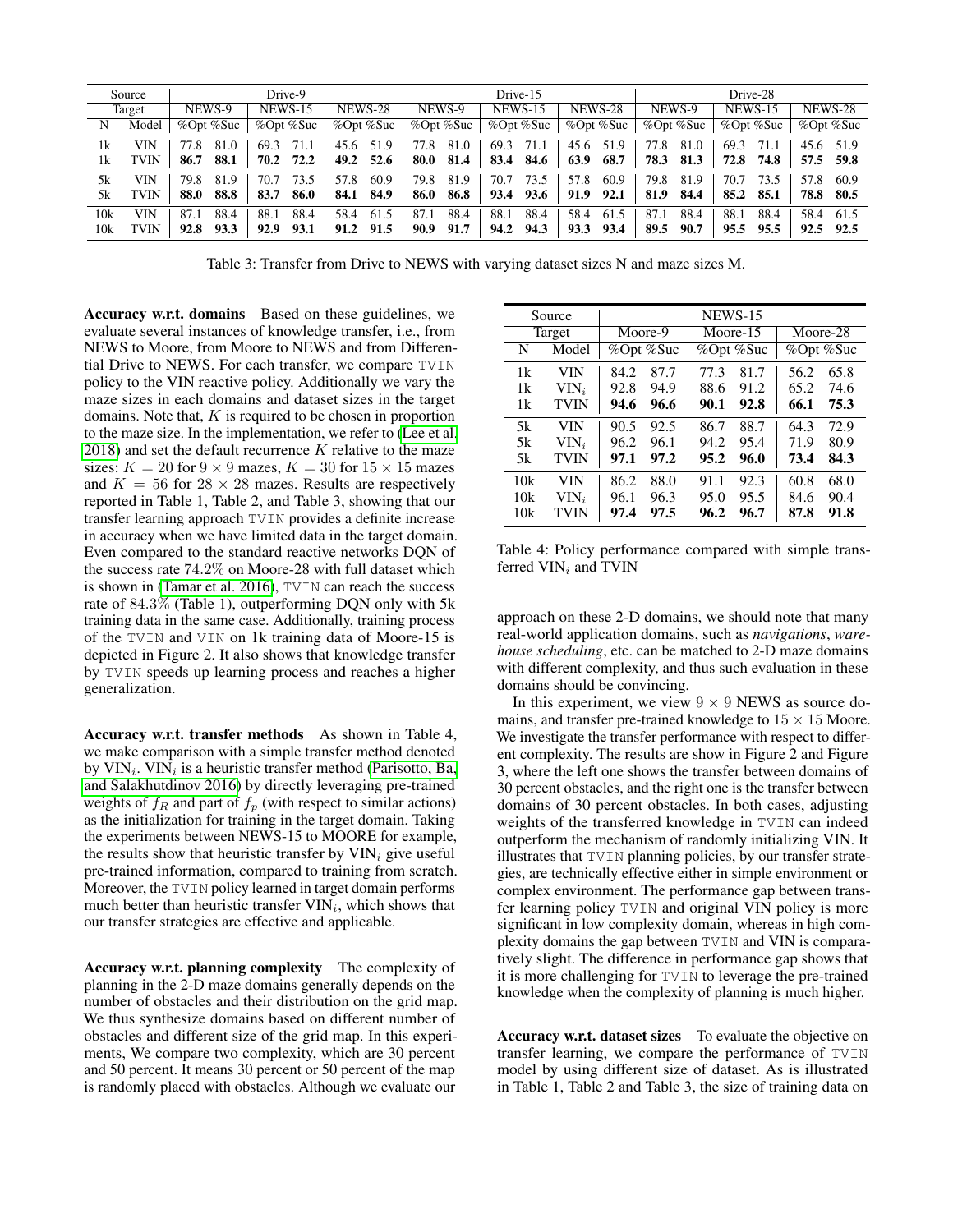|        | $K = 10$ $K = 20$ $K = 30$<br>Model   %Opt %Suc   %Opt %Suc   %Opt %Suc |  |  |  |
|--------|-------------------------------------------------------------------------|--|--|--|
| VIN 11 | 70.3 78.3   67.7 77.0   64.7 74.5<br>TVIN 78.0 85.8 81.6 90.8 80.1 91.8 |  |  |  |

Table 5: Test performance on Moore-15 transferred from NEWS-9 with varying iteration counts K.

|                           | $F = 3$ |                     | $F = 5$ |                               | $F = 7$<br>Model   %Opt %Suc   %Opt %Suc   %Opt %Suc |  |  |
|---------------------------|---------|---------------------|---------|-------------------------------|------------------------------------------------------|--|--|
| <b>VIN</b><br><b>TVIN</b> |         | 80.1 91.8 88.3 91.0 |         | 64.7 74.5 77.3 81.7 77.8 83.1 | 85.388.9                                             |  |  |

Table 6: Test performance on Moore15 transferred from NEWS-9 with varying kernel sizes F.

target domain influences the performance of TVIN . Prediction accuracy with varying training data in target domain is also depicted in Figure 4. It shows that, in each case, TVIN can indeed outperform the mechanism of randomly initializing VIN. Although the performance gap decreases gradually with the dataset size increasing, the performance of TVIN turns out to be significantly greater than VIN when there is limited data in the target domain. This shows that if there is already sufficient data for a novel domain to learn optimal policies, information transferred from the source domain would not help improve the performance a lot. Rather, our transfer strategies focus more on generating planning-based TVIN policies for a target domain with limited dataset.

Accuracy w.r.t. hyperparameters Following the above results that TVIN performs better or equals to VIN, we further evaluate the effect of varying both iteration count K and kernel size  $F$  on the TVIN models. Table 5 and Table 6 show  $\%Opt$  and  $\%Suc$  results of TVIN and VIN on Moore-15 for different values of F and K, and we use NEWS-9 as the source domain. This shows that **TVIN** outperforms VIN even when hyperparameters such as iteration count K and kernel size F are set differently in the target domains. Although in VINs, larger mazes require larger kernel sizes and iteration counts, the performance gap between TVIN and single VIN do not rely on a specific choice of hyperparameters.

Accuracy w.r.t. transferred knowledge Finally, we evaluate the influence of the number of transferable actions between source and target domains in TVIN . The more actions are transferred, the more knowledge is leveraged in target domain. Table 7 shows results for different numbers of transferable actions between the source domain (NEWS-9) and the target domain (Moore-15) with 1k training data. It is illustrated that the more similar actions to transfer, the better performance for target TVIN to gain.

| Actions            | $Num = 1$<br>%Opt %Suc   %Opt %Suc   %Opt %Suc   %Opt %Suc |  | $\ln 2$ |  |                                                                                                 | $Num = 3$ $Num = 4$ |  |
|--------------------|------------------------------------------------------------|--|---------|--|-------------------------------------------------------------------------------------------------|---------------------|--|
| VIN<br><b>TVIN</b> |                                                            |  |         |  | 77.3 81.7 77.3 81.7 77.3 81.7 77.3 81.7<br>82.0 86.1   82.2 86.5   86.2 90.9   <b>88.3 91.0</b> |                     |  |

Table 7: Test performance on Moore-15 transferred from NEWS-9 with varying number of transferred actions.

### Related Work

In Reinforcement Learning (RL), the agent act in the world and learn a policy from trial and error. RL algorithms in [\(Sutton and Barto 2005;](#page-7-12) [Schulman et al.](#page-7-13) 2015; [Levine et](#page-7-14) al. [2016\)](#page-7-14) use these observations to improve the value of the policy. Recent works investigate policy architectures that are specifically tailored for planning under uncertainty. VINs [\(Tamar et al.](#page-7-1) 2016) take a step in this direction by exploring better generalizing policy representations. The Predictron [\(Silver et al.](#page-7-15) 2017), Value Prediction Network [\(Oh, Singh,](#page-7-16) [and Lee 2017\)](#page-7-16) also learn value functions end-to-end using an internal model, with recurrent neural networks (RNNs) [\(Mikolov et al.](#page-7-17) 2010) acting as the transition functions over abstract states. However, none of these abstract planningbased models have been considered for transfer. Our work investigates the generalization properties of the pre-trained policy and proposes the TVIN model for knowledge transfer.

A wide variety of methods have also been studied in the context of RL transfer learning[\(Taylor and Stone 2009\)](#page-7-18). Policy distillation [\(Hinton, Vinyals, and Dean 2015;](#page-7-19) [Chen et al.](#page-7-20) [2017\)](#page-7-20) aims to compress the capacity of a deep network via efficient knowledge transfer . It has been successfully applied to deep reinforcement learning problems [\(Rusu et al.](#page-7-21) 2016). Recently, successor features and generalised policy improvement, has been introduced as a principled way of transferring skills [\(Barreto et al.](#page-7-22) 2018). Also [\(Abel et al.](#page-7-23) 2018) considers value-function-based transfer in RL. However the key to our approach is that the Q-functions for specific actions learned from the source domain can be transferred to the corresponding VI module in the target domain. we also build a mapping between feature spaces in the source and target domains, transfer Q-networks related to *similar actions* from the source to the target domain and build policy networks for *dissimilar* actions which are learned from scratch.

## **Conclusions**

We propose a novel transfer learning approach TVIN to learn a planning-based policy for the target domain with different feature spaces and action spaces by leveraging pre-trained knowledge from source domains. In addition, we exhibit that such a transfer network TVIN leads to better performance when the training data is limited in the target domain. In this paper we assume the pairs of possible similar actions is provided beforehand. In the future, it would be interesting to exactly learn the action similarities based on Web search [\(Zhuo et al.](#page-8-0) 2011; [Zhuo and Yang 2014\)](#page-8-1) or language model learning [\(Tian, Zhuo, and Kambhampati 2016;](#page-7-24) [Feng, Zhuo, and Kambhampati 2018\)](#page-7-25) before employing the transfer method.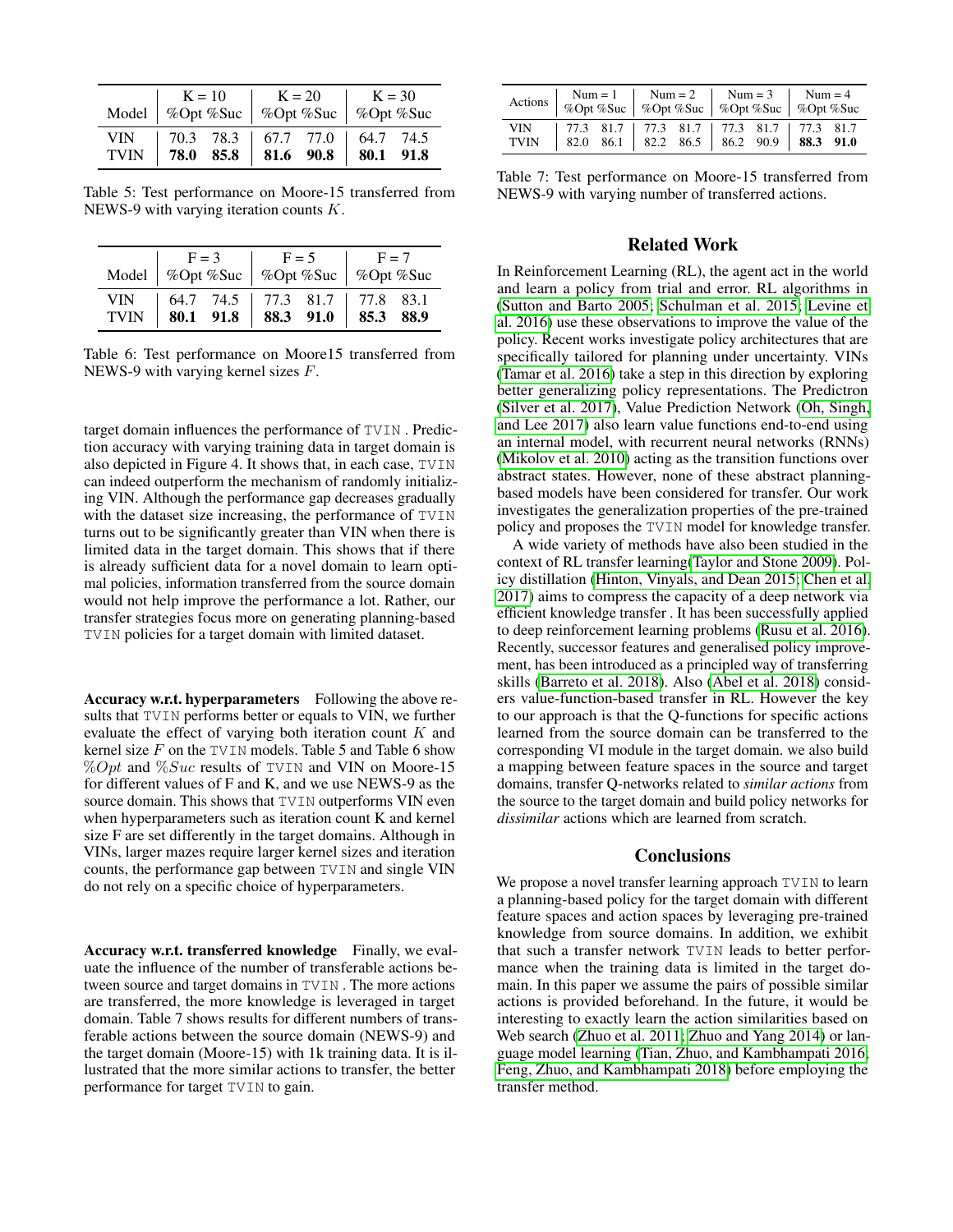## Acknowledgement

Hankz H. Zhuo thanks the support of the National Natural Science Foundation of China (U1611262), Guangdong Natural Science Funds for Distinguished Young Scholar (2017A030306028), Guangdong special branch plans young talent with scientific and technological innovation, Pearl River Science and Technology New Star of Guangzhou, Key Laboratory of Machine Intelligence and Advanced Computing (Sun Yat-Sen University) of Ministry of Education of China, and Guangdong Province Key Laboratory of Big Data Analysis and Processing for the support of this research. Sinno J. Pan thanks the support from NTU Nanyang Assistant Professorship (NAP) grant M4081532.020.

## References

- <span id="page-7-23"></span>[Abel et al. 2018] Abel, D.; Jinnai, Y.; Guo, S. Y.; Konidaris, G.; and Littman, M. L. 2018. Policy and value transfer in lifelong reinforcement learning. In *ICML*, 20–29.
- <span id="page-7-22"></span>[Barreto et al. 2018] Barreto, A.; Borsa, D.; Quan, J.; Schaul, T.; Silver, D.; Hessel, M.; Mankowitz, D. J.; Zídek, A.; and Munos, R. 2018. Transfer in deep reinforcement learning using successor features and generalised policy improvement. In *ICML*, 510–519.
- <span id="page-7-9"></span>[Boyd and Vandenberghe 2004] Boyd, S., and Vandenberghe, L. 2004. *Convex Optimization*. New York, NY, USA: Cambridge University Press.
- <span id="page-7-20"></span>[Chen et al. 2017] Chen, G.; Choi, W.; Yu, X.; Han, T. X.; and Chandraker, M. 2017. Learning efficient object detection models with knowledge distillation. In *NIPS*, 742–751.
- <span id="page-7-10"></span>[Cormen et al. 2009] Cormen, T. H.; Leiserson, C. E.; Rivest, R. L.; and Stein, C. 2009. *Introduction to Algorithms, Third Edition*. The MIT Press, 3rd edition.
- <span id="page-7-25"></span>[Feng, Zhuo, and Kambhampati 2018] Feng, W.; Zhuo, H. H.; and Kambhampati, S. 2018. Extracting action sequences from texts based on deep reinforcement learning. In *IJCAI*, 4064–4070.
- <span id="page-7-8"></span>[Giusti et al. 2016] Giusti, A.; Guzzi, J.; Ciresan, D. C.; He, F.; Rodriguez, J. P.; Fontana, F.; Faessler, M.; Forster, C.; Schmidhuber, J.; Caro, G. D.; Scaramuzza, D.; and Gambardella, L. M. 2016. A machine learning approach to visual perception of forest trails for mobile robots. *IEEE Robotics and Automation Letters* 1(2):661–667.
- <span id="page-7-2"></span>[Gupta et al. 2017] Gupta, S.; Davidson, J.; Levine, S.; Sukthankar, R.; and Malik, J. 2017. Cognitive mapping and planning for visual navigation. In *CVPR*.
- <span id="page-7-19"></span>[Hinton, Vinyals, and Dean 2015] Hinton, G.; Vinyals, O.; and Dean, J. 2015. Distilling the knowledge in a neural network. *CoRR* abs/1503.02531.
- <span id="page-7-4"></span>[Lee et al. 2018] Lee, L.; Parisotto, E.; Chaplot, D. S.; Xing, E.; and Salakhutdinov, R. 2018. Gated path planning networks. In *ICML*.
- <span id="page-7-14"></span>[Levine et al. 2016] Levine, S.; Finn, C.; Darrell, T.; and Abbeel, P. 2016. End-to-end training of deep visuomotor policies. *Journal of Machine Learning Research* 17(1):1334– 1373.
- <span id="page-7-17"></span>[Mikolov et al. 2010] Mikolov, T.; Karafiát, M.; Burget, L.; Cernocky, J.; and Khudanpur, S. 2010. Recurrent neural ´ network based language model. In *INTERSPEECH*, 1045– 1048.
- <span id="page-7-0"></span>[Mnih et al. 2015] Mnih, V.; Kavukcuoglu, K.; Silver, D.; Rusu, A. A.; Veness, J.; Bellemare, M. G.; Graves, A.; Riedmiller, M. A.; Fidjeland, A.; Ostrovski, G.; Petersen, S.; Beattie, C.; Sadik, A.; Antonoglou, I.; King, H.; Kumaran, D.; Wierstra, D.; Legg, S.; and Hassabis, D. 2015. Humanlevel control through deep reinforcement learning. *Nature* 518(7540):529–533.
- <span id="page-7-3"></span>[Nogueira and Cho 2016] Nogueira, R., and Cho, K. 2016. End-to-end goal-driven web navigation. In *NIPS*, 1903–1911.
- <span id="page-7-16"></span>[Oh, Singh, and Lee 2017] Oh, J.; Singh, S.; and Lee, H. 2017. Value prediction network. In *NIPS*, 6120–6130.
- <span id="page-7-11"></span>[Parisotto, Ba, and Salakhutdinov 2016] Parisotto, E.; Ba, J. L.; and Salakhutdinov, R. 2016. Actor-mimic: Deep multitask and transfer reinforcement learning. In *ICLR*.
- <span id="page-7-21"></span>[Rusu et al. 2016] Rusu, A. A.; Colmenarejo, S. G.; Gulcehre, C.; Desjardins, G.; Kirkpatrick, J.; Pascanu, R.; Mnih, V.; Kavukcuoglu, K.; and Hadsell, R. 2016. Policy distillation. In *ICLR*.
- <span id="page-7-13"></span>[Schulman et al. 2015] Schulman, J.; Levine, S.; Moritz, P.; Jordan, M. I.; and Abbeel, P. 2015. Trust region policy optimization. In *ICML*, 1889–1897.
- <span id="page-7-15"></span>[Silver et al. 2017] Silver, D.; van Hasselt, H.; Hessel, M.; Schaul, T.; Guez, A.; Harley, T.; Dulac-Arnold, G.; Reichert, D. P.; Rabinowitz, N. C.; Barreto, A.; and Degris, T. 2017. The predictron: End-to-end learning and planning. In *ICML*, 3191–3199.
- <span id="page-7-12"></span>[Sutton and Barto 2005] Sutton, R. S., and Barto, A. G. 2005. Reinforcement learning: An introduction. *Machine Learning* 16(1):285–286.
- <span id="page-7-1"></span>[Tamar et al. 2016] Tamar, A.; Levine, S.; Abbeel, P.; Wu, Y.; and Thomas, G. 2016. Value iteration networks. In *NIPS*, 2146–2154.
- <span id="page-7-18"></span>[Taylor and Stone 2009] Taylor, M. E., and Stone, P. 2009. Transfer learning for reinforcement learning domains: A survey. *Journal of Machine Learning Research* 10(10):1633– 1685.
- <span id="page-7-24"></span>[Tian, Zhuo, and Kambhampati 2016] Tian, X.; Zhuo, H. H.; and Kambhampati, S. 2016. Discovering underlying plans based on distributed representations of actions. In *AAMAS*, 1135–1143.
- <span id="page-7-5"></span>[Tsitsiklis and Roy 2002] Tsitsiklis, J., and Roy, B. V. 2002. An analysis of temporal-difference learning with function approximation. *IEEE Transactions on Automatic Control* 42(5):674–690.
- <span id="page-7-7"></span>[Xu et al. 2015] Xu, K.; Ba, J.; Kiros, R.; Cho, K.; Courville, A. C.; Salakhutdinov, R.; Zemel, R. S.; and Bengio, Y. 2015. Show, attend and tell: Neural image caption generation with visual attention. In *ICML*, 2048–2057.
- <span id="page-7-6"></span>[Zhuang et al. 2015] Zhuang, F.; Cheng, X.; Luo, P.; Pan, S. J.; and He, Q. 2015. Supervised representation learning: Transfer learning with deep autoencoders. In *IJCAI*, 4119–4125.